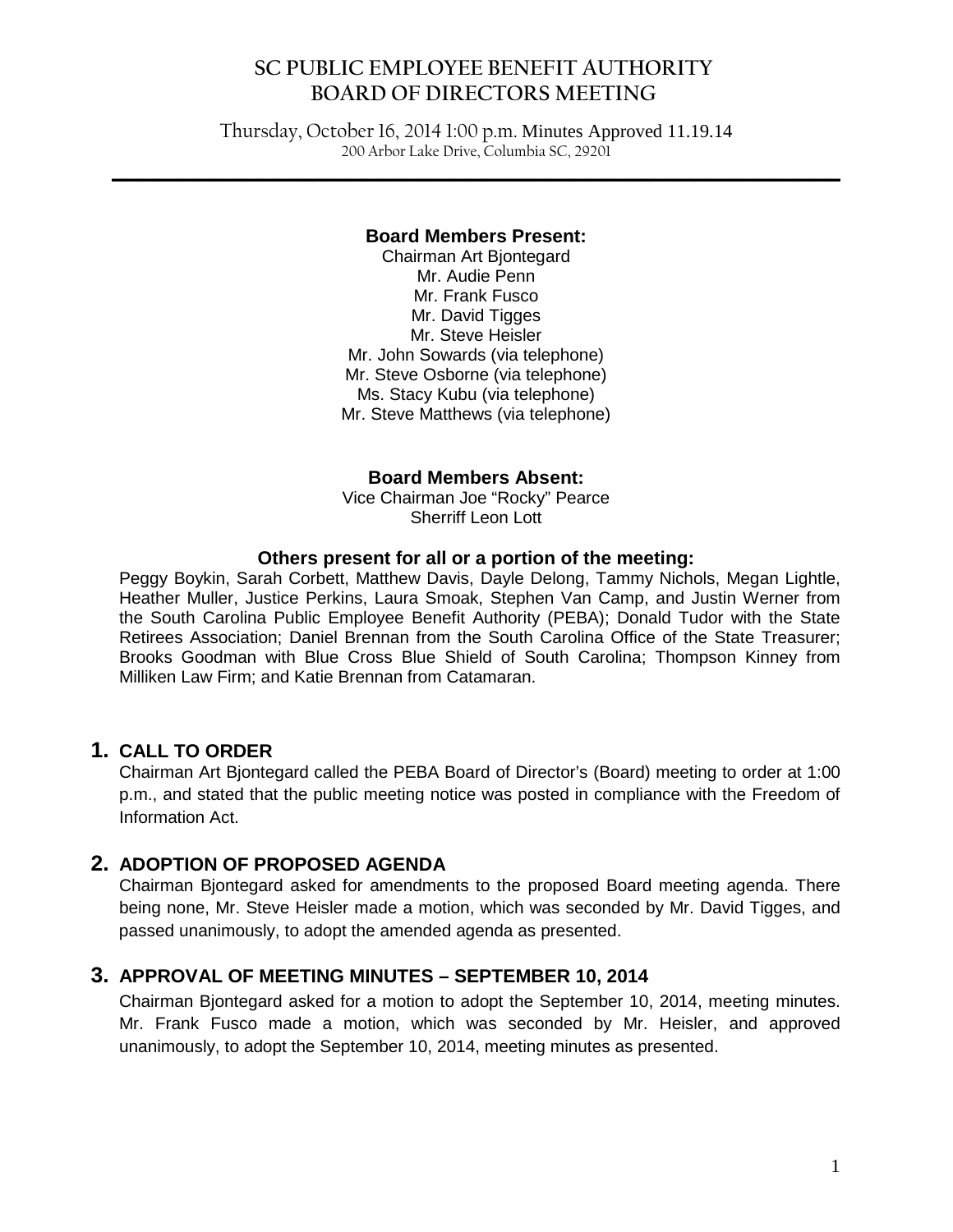# **SC PUBLIC EMPLOYEE BENEFIT AUTHORITY BOARD OF DIRECTORS MEETING**

Thursday, October 16, 2014 1:00 p.m. Minutes Approved 11.19.14 200 Arbor Lake Drive, Columbia SC, 29201

**\_\_\_\_\_\_\_\_\_\_\_\_\_\_\_\_\_\_\_\_\_\_\_\_\_\_\_\_\_\_\_\_\_\_\_\_\_\_\_\_\_\_\_\_\_\_\_\_\_\_\_\_\_\_\_\_\_\_\_\_\_\_\_\_\_\_\_\_\_\_\_\_\_\_\_\_\_\_**

# **4. COMMITTEE REPORTS**

# **A. HEALTH CARE POLICY COMMITTEE**

Mr. Heisler reported that the Health Care Policy Committee met earlier in the morning, and discussed the bariatric surgery pilot analysis; received a presentation by the Ansley Capital Group on Transformational Models of Healthcare; and an update from the Wellness Research Strategy Team. Mr. Heisler stated that the Health Care Policy Committee also received as information a three-year State Health Plan general fund projection as required by Act 156, and the abortion funding report as required by Proviso 105.4. Mr. Heisler stated that no action was taken during the Health Care Policy Committee meeting.

Mr. Heisler also advised that Ms. Peggy Boykin, PEBA's Executive Director, provided the Director's Report, and stated that a number of PEBA Board members and staff attended the Governor's Quality Award Conference on October 15, 2014. Ms. Boykin announced that PEBA received the 2014 Explorer Achiever Award, and the award presentation will be available on PEBA's intranet for all employees to view. Mr. Heisler expressed his appreciation to PEBA staff for their preparation and hard work.

## **B. RETIREMENT POLICY COMMITTEE**

Mr. John Sowards reported that the Retirement Policy Committee met on October 1, 2014, and will meet again on November 5, 2014, to further review Summit Strategy's preferred line-up presentation, additional best practices recommendations, and a summary of the audited financial statements. Mr. Sowards stated that the Retirement Policy Committee will be receiving actuarial reports at the December 3, 2014, meeting, and is near completion of the report on the settlement between the State of South Carolina and the Bank of New York Mellon (BONY), which is due by December 1, 2014, as required by Proviso 105.13. Mr. Sowards advised that he expects the draft report to be available by November 1, 2014, for the Board's review.

## **FINANCE, ADMINISTRATION, AUDIT AND COMPLIANCE (FAAC) COMMITTEE**

Mr. Steve Matthews reported that the FAAC Committee met on October 8, 2014; discussed revisions to the PEBA Board Continuing Education Policy, and created a PEBA Board Attendance Policy, both of which will be available for the Board's review and approval at the December 17, 2014, Board meeting.

## **5. OLD BUSINESS/DIRECTOR'S REPORT**

Chairman Bjontegard noted that Mr. Fusco and Mr. Matthews did an excellent job in representing PEBA at the Governor's Quality Award Conference. Ms. Boykin echoed Chairman Bjontegard's comments, and expressed her appreciation to Mr. Fusco, Mr. Matthews, and staff, as they continue to evaluate the feedback report, and work to further enhance PEBA's quality development.